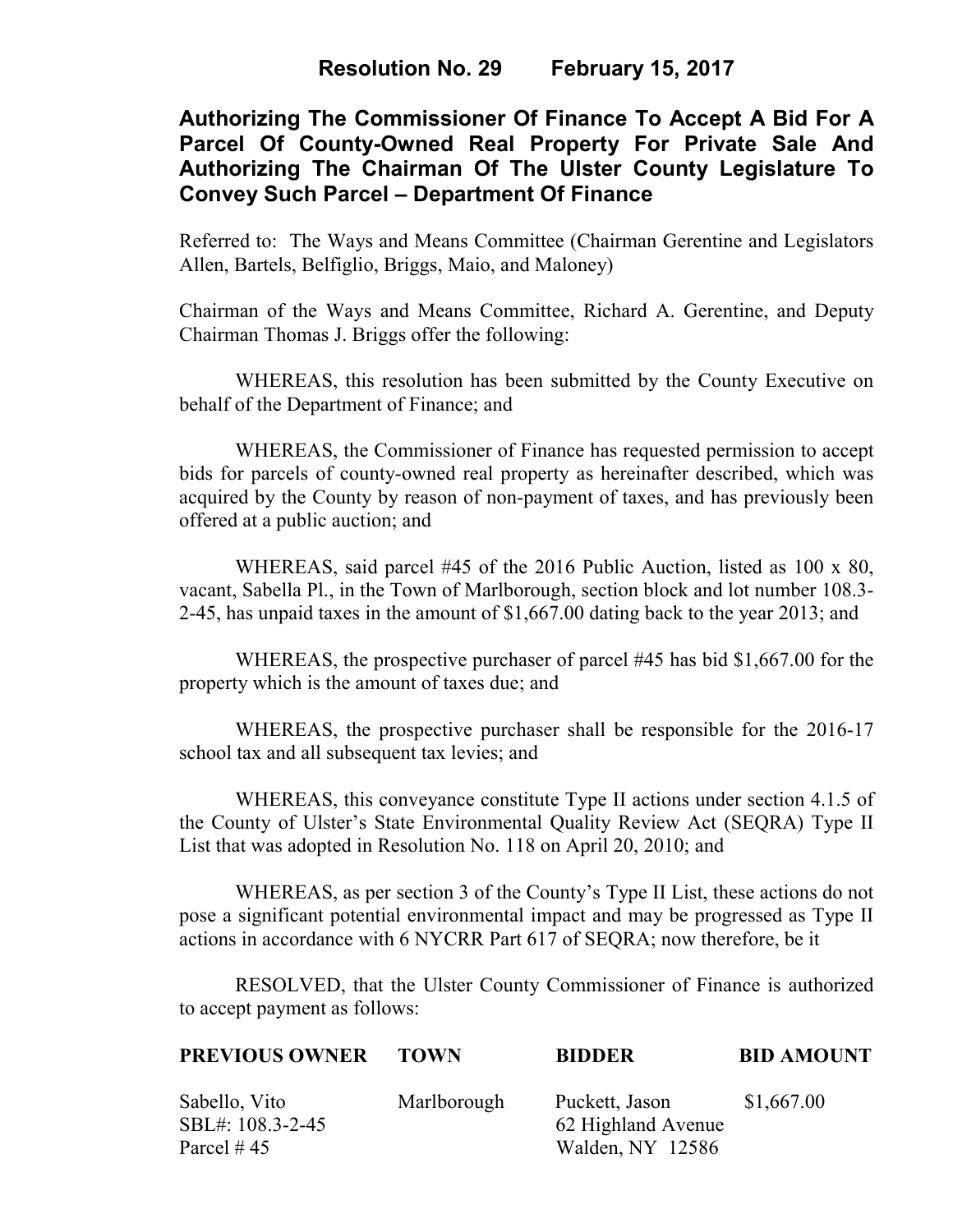#### **- Page 2 -**

### **Resolution No. 29 February 15, 2017**

## **Authorizing The Commissioner Of Finance To Accept A Bid For A Parcel Of County-Owned Real Property For Private Sale And Authorizing The Chairman Of The Ulster County Legislature To Convey Such Parcel – Department Of Finance**

and, be it further,

RESOLVED, that the Chairman of the Ulster County Legislature is authorized and directed to make, execute and deliver to said bidder making payment, a quitclaim deed conveying the interest of the County in said parcel, which quitclaim deed shall contain the covenant that the said County of Ulster shall in no event be or become liable for any defects in title conveyed for any cause whatsoever, and that no claim or demand of any nature shall ever be made against the County of Ulster arising from such sale, conveyance or the proceedings leading thereto,

and move its adoption.

#### ADOPTED BY THE FOLLOWING VOTE:

AYES: 19 NOES: 0 (Absent: Legislators Gerentine, Maio, Roberts and Ronk)

Passed Committee: Ways and Means on February 7, 2017

FINANCIAL IMPACT: TOTAL UNPAID TAXES: \$1,667.00 TOTAL ACCEPTED BID: \$1,667.00